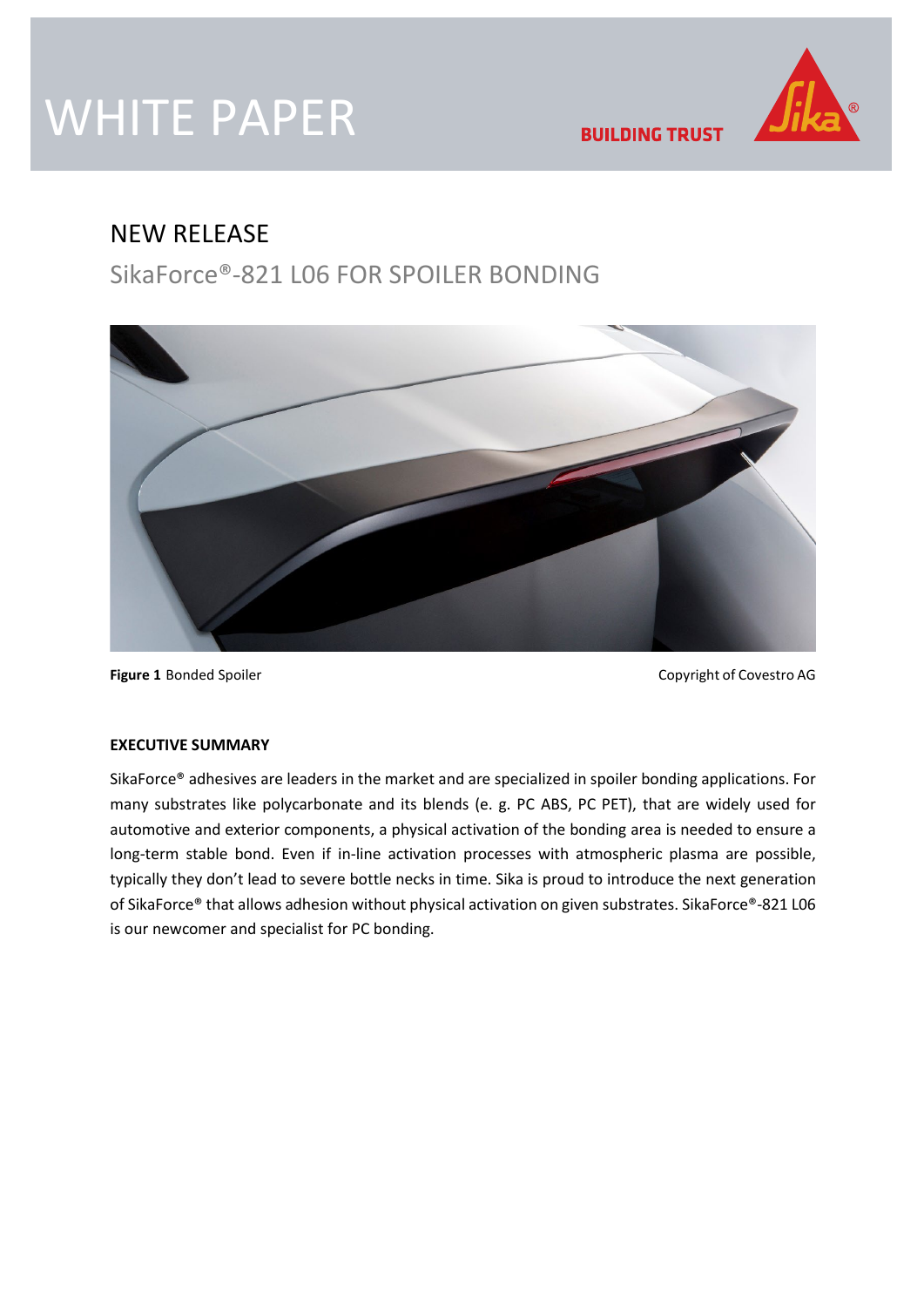

#### **ADVANTAGES AT A GLANCE**

- Very fast processes can be achieved with heat acceleration **C**uring-**O**n-**D**emand (COD)
- Superior sagging behavior allows for high applicable bead thicknesses and a remarkable tolerance compensation
- Very good adhesion on polycarbonate and its blends (e. g. PC ABS, PC PET) without pretreatment
- Absence of plasticizer in the formulation avoids this risk of **E**nvironmental **S**tress **C**racking (ESC) and bond line read through / marking
- Easy to handle

### **KEY DATA**

| <b>PROPERTIES</b>                 | <b>TYPICAL VALUES</b> |
|-----------------------------------|-----------------------|
| Mixing ratio (by volume)          | 2:1                   |
| Tensile strength                  | 4,8 MPa               |
| <b>Elongation at break</b>        | 450 %                 |
| E-Modulus $(0,5 - 5%)$            | 5,9 MPa               |
| Tensile lap-shear strength        | 3,2 MPa               |
| Open time at (23 °C / 50 % r. h.) | $5$ min.              |
| Open time at (35 °C / 50 % r. h.) | 3 min.                |

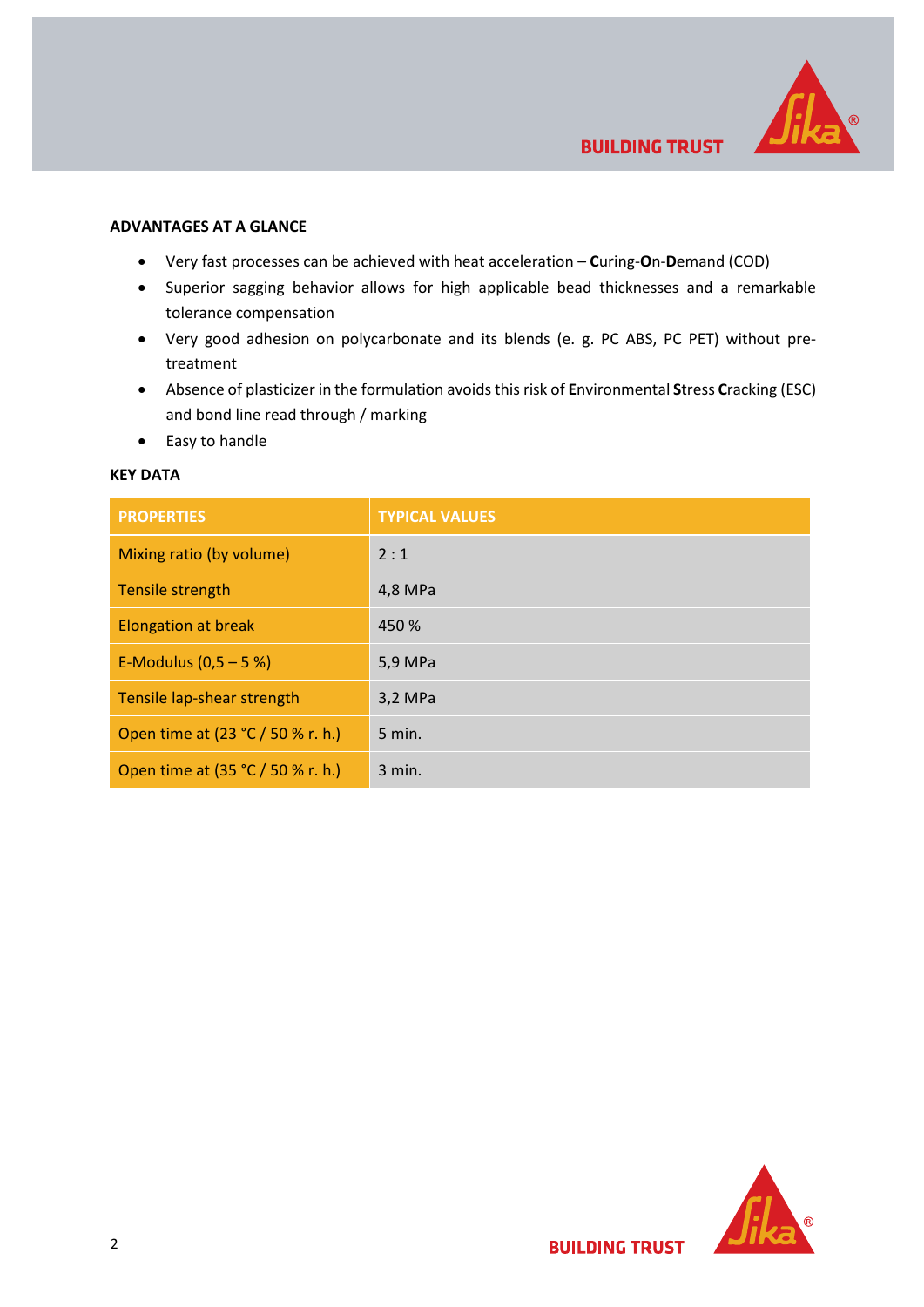

## **ADHESION RANGE**

Bead peel testing is a proven and meaningful instrument to assess the adhesion behavior and consequently, qualifying an adhesive for a specific project and application.



The bead peel test results above (tested before and after common OEM ageing simulations) display fracture patterns demonstrating how stable and reliable adhesion can be obtained with SikaForce®- 821 L06 without any physical activation process of the substrates. This offers leaner substrate preparation and bonding processes on important spoiler materials and other components made of PC blends.



**BUILDING TRUST**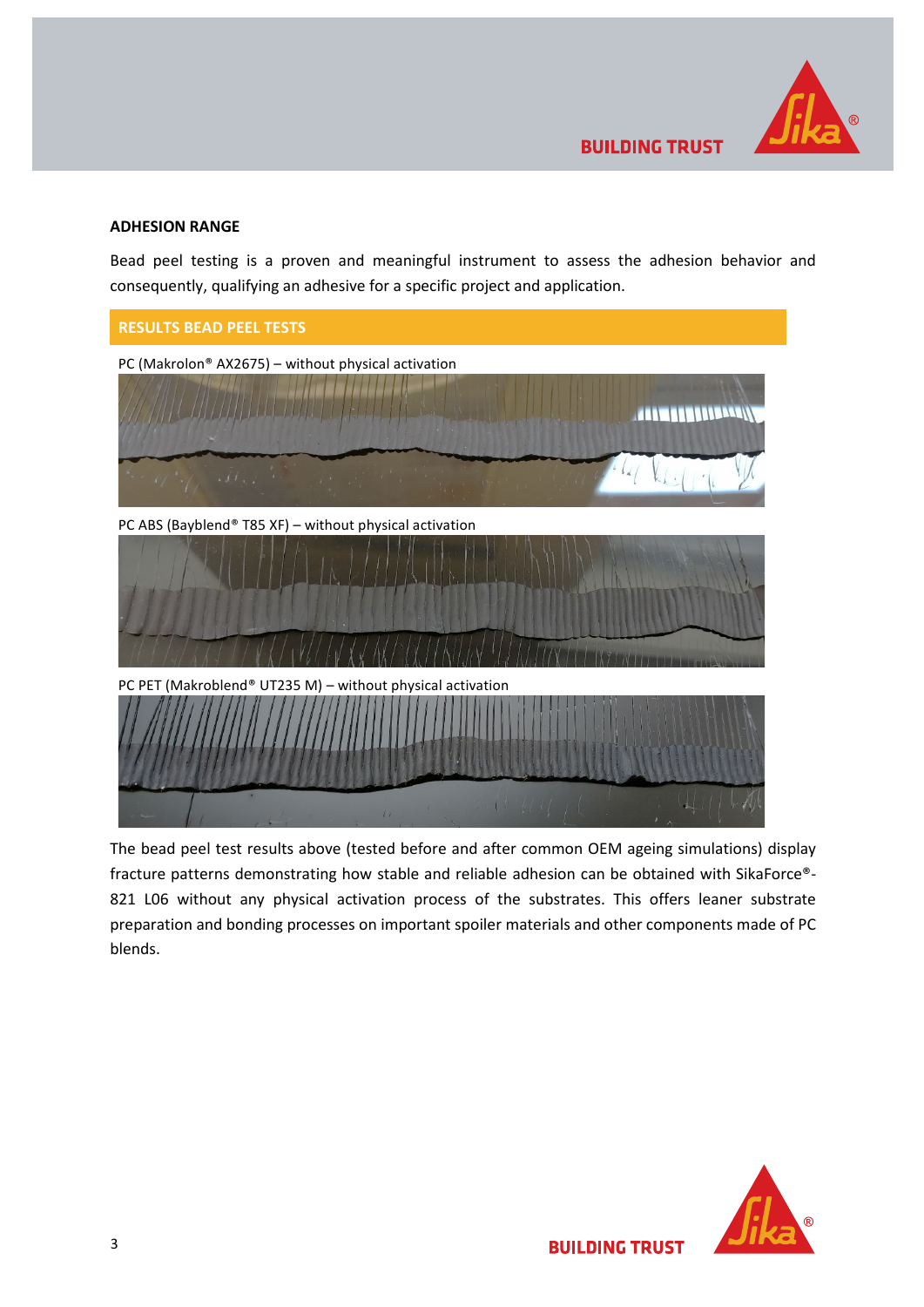

**BUILDING TRUST** 

### **STRENGTH BUILD-UP PERFORMANCE**



Handling-strength reached within 60 min. at 23 °C ambient conditions

With heat input (1,5 min. COD), handlingstrength can be reached within 2 min. totally

Spoiler bonding processes are typically driven by short cycle times. In many cases, a heat acceleration of the adhesive is mandatory to achieve a certain level of handling strength of the bonded parts for the downstream processes. In this context, the effectivity of the heat acceleration on the strength buildup of the adhesive is a crucial lever and enabler for efficient bonding processes.

With heat acceleration (COD), strength values > 1 MPa can be achieved within 3 min. Very fast bonding processes can be ensured with SikaForce®-821 L06.